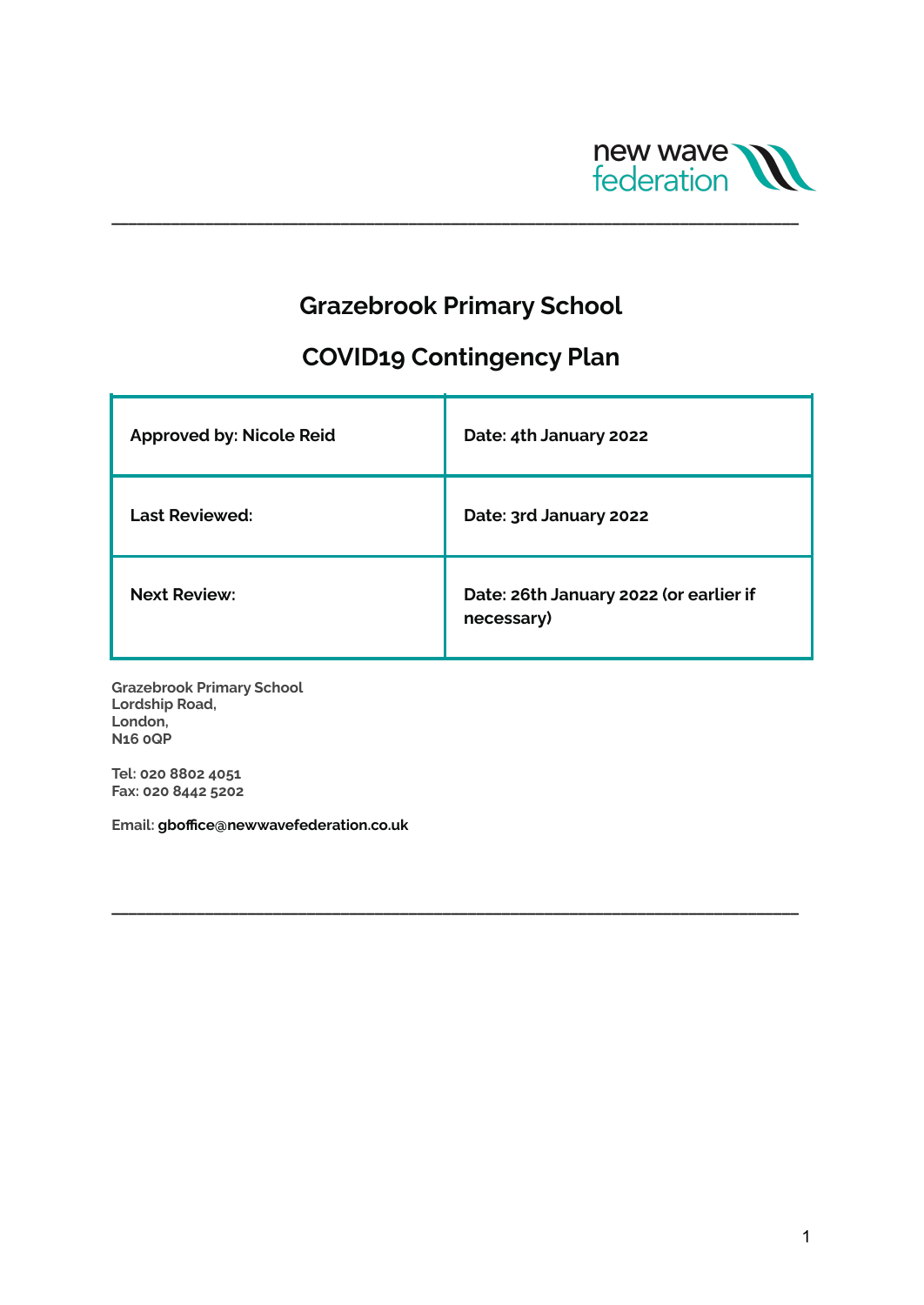#### **Introduction**

This plan is based on the **[contingency](https://www.gov.uk/government/publications/coronavirus-covid-19-local-restrictions-in-education-and-childcare-settings) framework** for managing local outbreaks of COVID-19 and the **schools [operational](https://www.gov.uk/government/publications/actions-for-schools-during-the-coronavirus-outbreak) guidance**, provided by the Department for Education (DfE).

We will only implement some, or all, of the measures in this plan in response to recommendations provided by our local authority (LA), directors of public health (DsPH), UK Health Security Agency (UKHSA) health protection team or the national government. It may be necessary to implement these measures in the following circumstances, for example:

- To help manage a COVID-19 outbreak within the school. Actions will be considered when either of the following thresholds are met:
	- There are 5 positive cases among pupils or staff who are likely to have mixed closely within a 10-day period
	- 10% of pupils or staff who are likely to have mixed closely test positive within a 10-day period
- If COVID-19 infection rates in the community are extremely high, and other measures have failed to reduce transmission.
- As part of a package of measures responding to a 'variant of concern'  $(\forall o \cap)$
- To prevent unsustainable pressure on the NHS.

## **1. Seeking public health advice**

When one of the thresholds above is met, we will review the testing, hygiene and ventilation measures already in place.

We will also seek public health advice from a director of Public Health or the Health Protection Team. Mrs Katie Beecroft, the head teacher, will be responsible for seeking this advice, and will do so by telephoning the DfE helpline (0800 046 8687) and Hackney Council Health and Safety Department (testandtrace@hackney. gov.uk).

## **2. Testing**

Currently staff are being asked to test twice weekly using lateral flow devices, for seven days after being in close contact with or if they live in the same household as someone with a confirmed case as long as they are fully vaccinated and on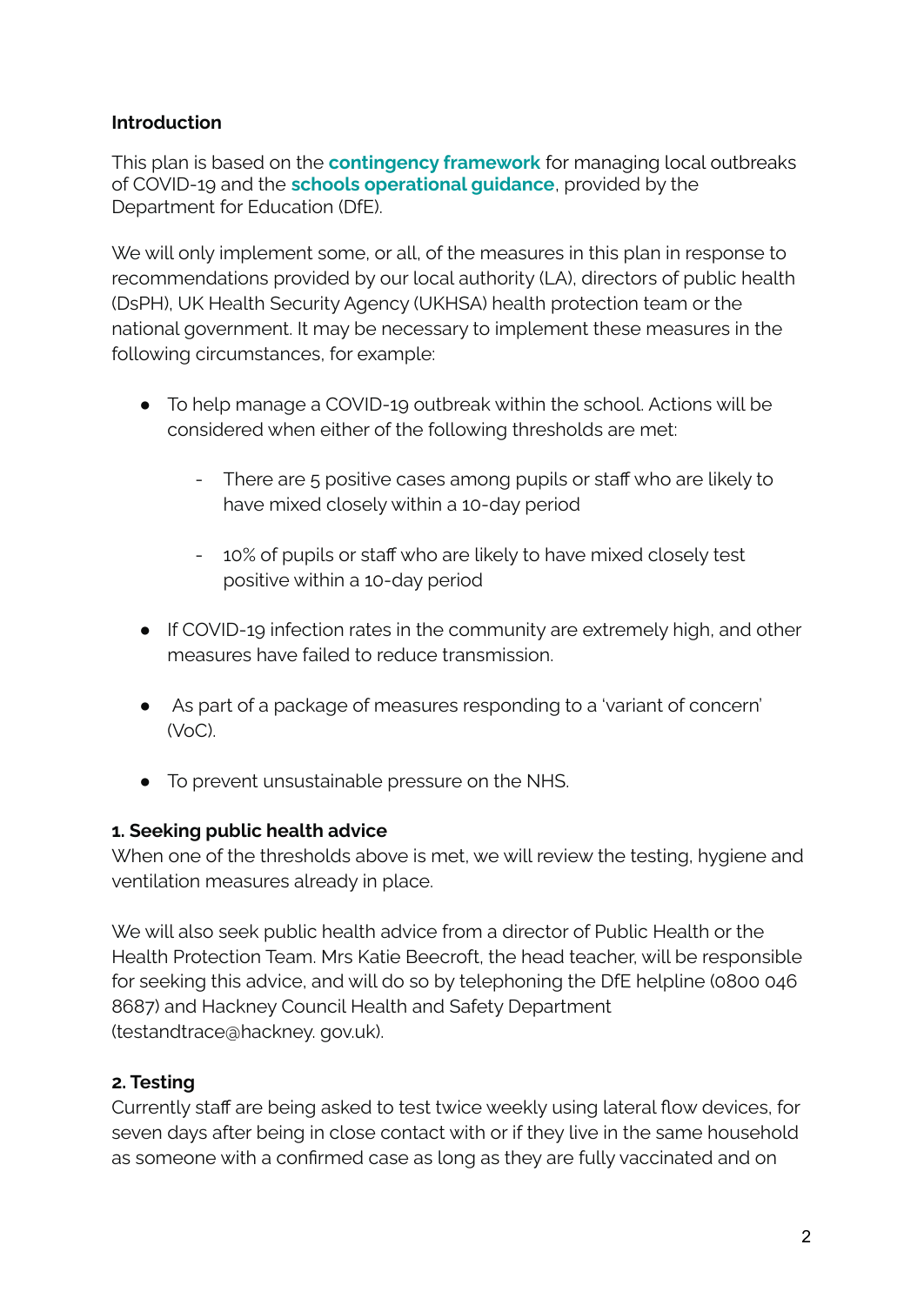days 6 and 7 of self-isolation if they have no symptoms after a confirmed case themselves. (They will stop testing and self-isolating if they receive two negative tests 24 hours apart).

If recommended, we will increase the use of home testing by staff and will also encourage members of the community to increase the testing of family members at home.

#### **3. Other measures**

Parents, carers, pupils and staff will be informed promptly about the introduction of additional control measures. This will be done via email, letters sent home with pupils and direct text messaging once a decision has been made.

If recommended, we will limit:

- · Residential educational visits
- Open days
- · Transition or taster days
- · Parents coming into school
- · Live performances
- Any other event that are a risk to public health

Under our current risk assessment and following guidance from the local public health team, we are:

- Requiring staff to regularly wash and/or sanitise their hands and providing additional soap and sanitiser in classrooms, staff rooms and staff toilets
- Ensuring children to regularly wash and/or sanitise their hands and timetable this for all children and providing additional soap and sanitiser in classrooms, toilets and in shared areas across the school
- Encouraging all staff to take twice weekly lateral flow tests
- Continuing with additional enhanced cleaning of high contact surfaces in the middle of the day as well as end of day cleaning
- Minimising staff gatherings including the reintroduction of online meetings, restricting numbers in communal spaces
- Minimising family mixing on site by holding virtual parent consultations and webinars rather than workshops
- Requiring staff (unless exempt) to wear masks in all communal spaces and when in close contact with other members of staff or the community
- Requiring 1m social distancing in communal spaces between staff
- Reintroduce the wearing of face masks for all families and visitors on the school premises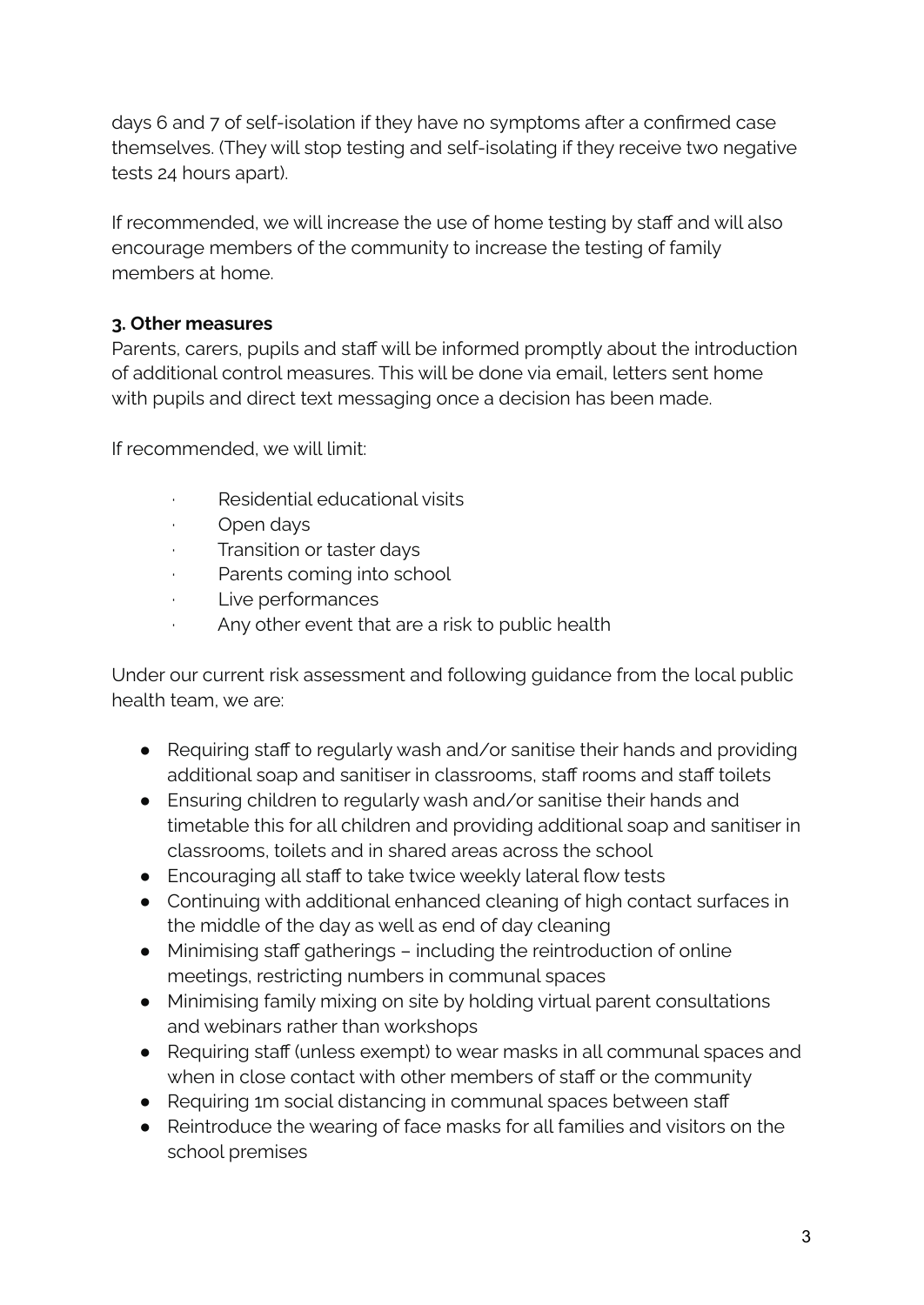If recommended, we will:

- Reintroduce a shift pattern in working practices for vulnerable staff.
- Reintroduce bubbles, to reduce mixing between groups at break times and during lunchtime.

## 4. **Attendance restrictions**

Attendance restrictions will only be recommended as a last resort. If recommended, we will implement the measures in this section.

## 5.1 Eligibility to remain in school

If restrictions are recommended, we will stay open for:

- Vulnerable pupils.
- Children of critical workers (as previously defined by the governments key worker list). Families will be asked to apply via a Google form and will be offered a place according to the local authority priority list which will be shared with the Google form.

#### 5.2 Education and support for pupils at home

All other pupils will be required to stay at home and will receive remote education. We will aim to deliver remote education that meets the same quality and quantity of education that pupils would receive in school.

The school will continue to provide meals or lunch parcels for pupils eligible for benefits-related free school meals while they are not attending school because of COVID-19 isolation guidelines. This will be via the school's catering unit providing packed lunches for collection OR if advised to reinstate a school food voucher.

## 5.3 Safeguarding

We will review our child protection policy to make sure it reflects the local restrictions and remains effective. We will aim to have a trained DSL or deputy DSL on site wherever possible.

If our DSL (or deputy) can't be on site, they can be contacted directly via the school office number 020 8802 4051.

On occasions where there is no DSL or deputy on site, a senior leader will take responsibility for coordinating safeguarding on site.

When vulnerable pupils are absent, we will:

- Speak to parents/carers and, where applicable, social workers and the local authority, to work out the reason for absence.
- Encourage attendance.